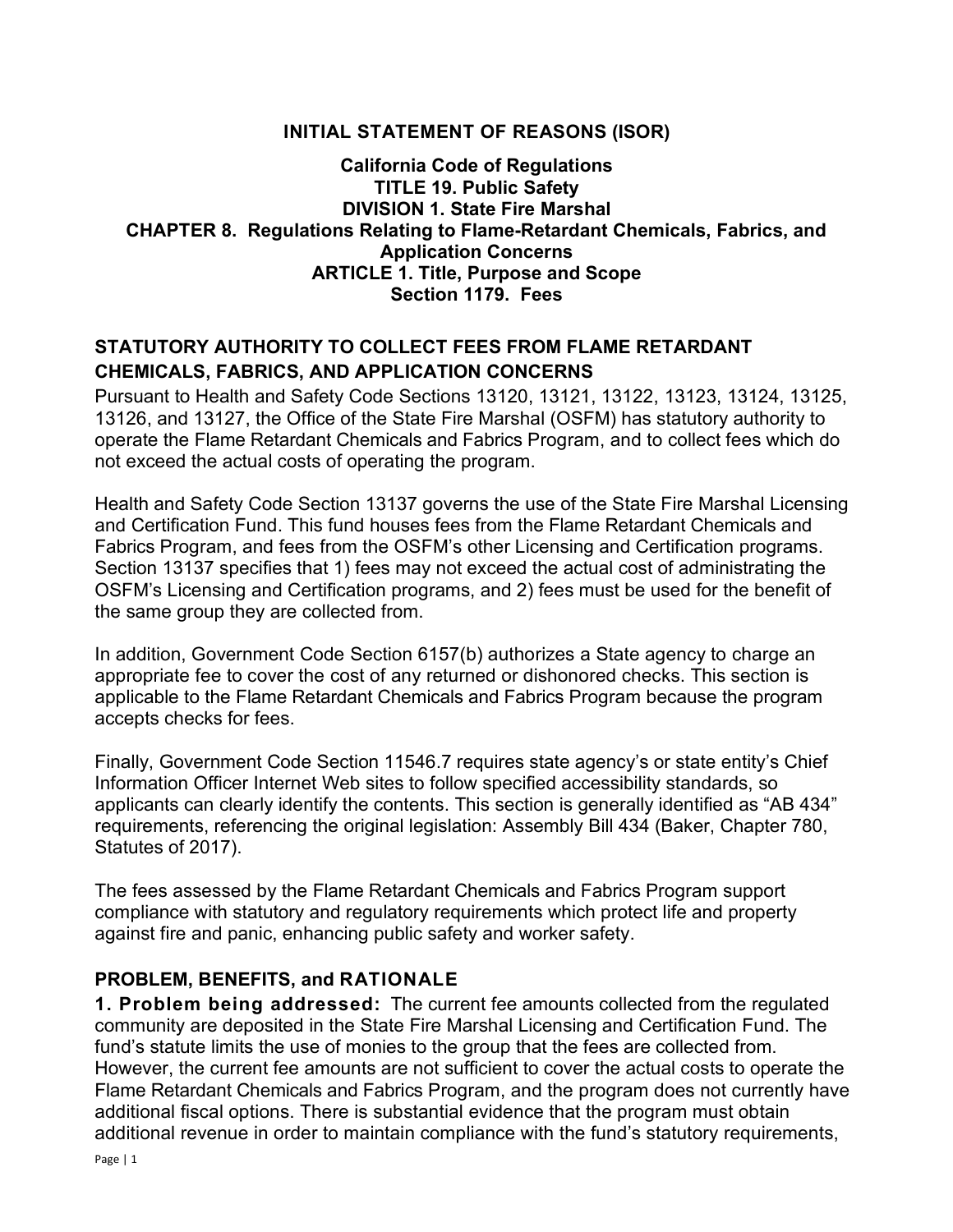which effectuate the purpose of Health and Safety Code Section 13137. In addition, the OSFM does not currently have a method to recover the fees from dishonored or returned checks, these regulations would add a fee for that purpose. Finally, the forms used by this program are now required to be incorporated by reference into the regulations and are subject to the AB 434 requirements.

## 2. Anticipated benefits from this regulatory action:

This regulatory proposal would provide a stable and complete funding source for the current operational expenses of the Flame Retardant Chemicals and Fabrics Program, which will enable the OSFM to retain compliance with the statutory requirements of the State Fire Marshal Licensing and Certification Fund (uniform fund code 0102) and therefore retain use of the Fund. This program implements the statutory enforcement mandates in Health and Safety Code Sections 13120, 13121, 13122, 13123, 13124, 13125, 13126, and 13127. These fire prevention measures provide a public safety benefit for patrons and enhanced worker safety for individuals working at the physical location of public assembly occupancies. The criteria for assembly occupancies are specified in Health and Safety Code Section 13115 and 13119.

In addition, the proposed regulations would allow the OSFM to recover costs from dishonored and returned checks. Finally, the program's forms would be fully compliant with both the Administrative Procedure Act and AB 434 requirements.

These requirements also support the OSFM's broad public safety mission to foster and promote the protection of life and property against fire and panic.

## 3. Factual Basis, Rationale:

Materials and businesses regulated by the Flame Retardant Chemicals and Fabrics Program include flame retardant chemicals, nonflammable materials, fabrics treated with flame retardant chemicals, and entities that apply these materials. Chemicals and fabrics must meet requirements for registration. In order to be placed on the approved registration list, businesses must meet specific requirements and are issued a license to show their compliance with these requirements. Fees are collected from the regulated community through registration, license, and laboratory fees. The fee structure includes a specific cost for each service provided by the program. Fees are deposited in and appropriated from, the State Fire Marshal Licensing and Certification Fund. Fees are currently the only source of revenue for the program.

In 2018, the OSFM initiated the process of fully assessing the operating expenses of the Flame Retardant Chemicals and Fabrics Program, in order to determine if the existing program revenues meet statutory requirements to use program fees for the benefit of the group they are collected from. Through this evaluation, the OSFM determined that annual revenue under the current fee structure is insufficient to operate the program and therefore does not meet the requirements of Health and Safety Code 13137. Additional revenue is necessary in order for the program to implement the fund's statutory requirements, as detailed in Health and Safety Code Section 13137.

In addition, currently costs from dishonored and returned checks must be absorbed by the program, which is also not consistent with the fund requirements. Finally, the program's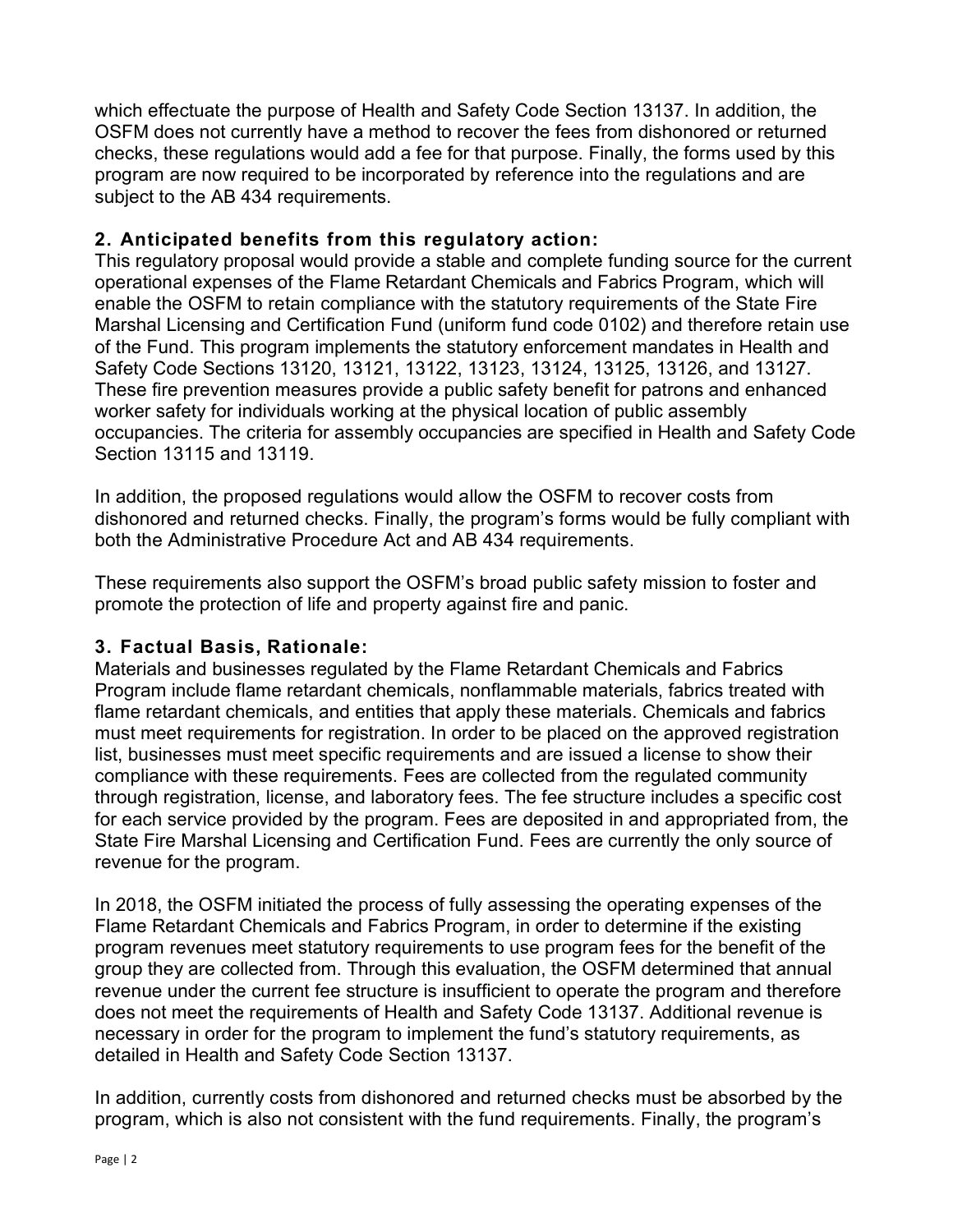forms have been in use but not incorporated into regulations or updated with AB 434 compliant measures.

The current fee schedule was established in the 1980s and is insufficient to sustain the Flame Retardant Chemicals and Fabrics Program without incurring a deficit. Since that time, program costs have risen significantly due to inflation, rising personnel costs, amounts required to maintain the reserve recommended by the Department of Finance, and adoption of online application and payment systems.

## **NECESSITY**

The proposed regulations are necessary to provide sustainable and complete funding to implement the Program's statutory enforcement mandates in Health and Safety Code Sections 13120, 13121, 13122, 13123, 13124, 13125, 13126, and 13127. Sustainable and complete funding will allow the OSFM to remain compliant with the State Fire Marshal Licensing and Certification Fund requirements in Health and Safety Code Section 13137.

The proposed fee increases, and additions are consistent with the requirements of Health and Safety Code Section 13137 and Health and Safety Code Section 13127(d) in that the total amount of fees collected are projected to support program costs while not exceeding the actual costs. Over time, revenues from fees and costs for the program may vary due to increased or decreased applications from regulated entities.

If the revenues for this Program do not meet the statutory fund requirements for the State Fire Marshal Licensing and Certification Fund in Health and Safety Code Section 13137, it may necessitate delays or reductions in services. In addition to impacts to the directly affected entities, this program provides a key public safety benefit for patrons of assembly occupancies and during the use of all tents and enhancing worker safety for individuals working onsite in assembly occupancies. This program establishes the minimum standards for the protection of life and property against fire and panic through the use of flame-retardant chemical, fabrics and materials in places of public assembly, and for the use of all tents, as specified in Health and Safety Code Section 13115 and 13119. In addition, until the program's forms are updated with ADA requirements and incorporated into the regulations, the forms are not fully compliant with the Administrative Procedure Act or AB 434 requirements.

# ECONOMIC IMPACT ANALYSIS AND ASSESSMENT

The proposed regulations will impose cost impacts that a directly affected business would incur in reasonable compliance with the proposed action.

The OSFM estimates that there are approximately 400-450 individual businesses operating under this program which would be directly affected by the proposed regulations. The cost impact to each business would be determined by the number of licenses each business holds, as many licensed businesses hold multiple registrations for different products. There are approximately 2,000 current licenses issued each year.

The proposed fee increases would increase the cost of existing services. The proposed regulations also offer an opportunity for cost savings for some businesses by adding a new \$250 fee for additional fabric product registrations under an existing license, which is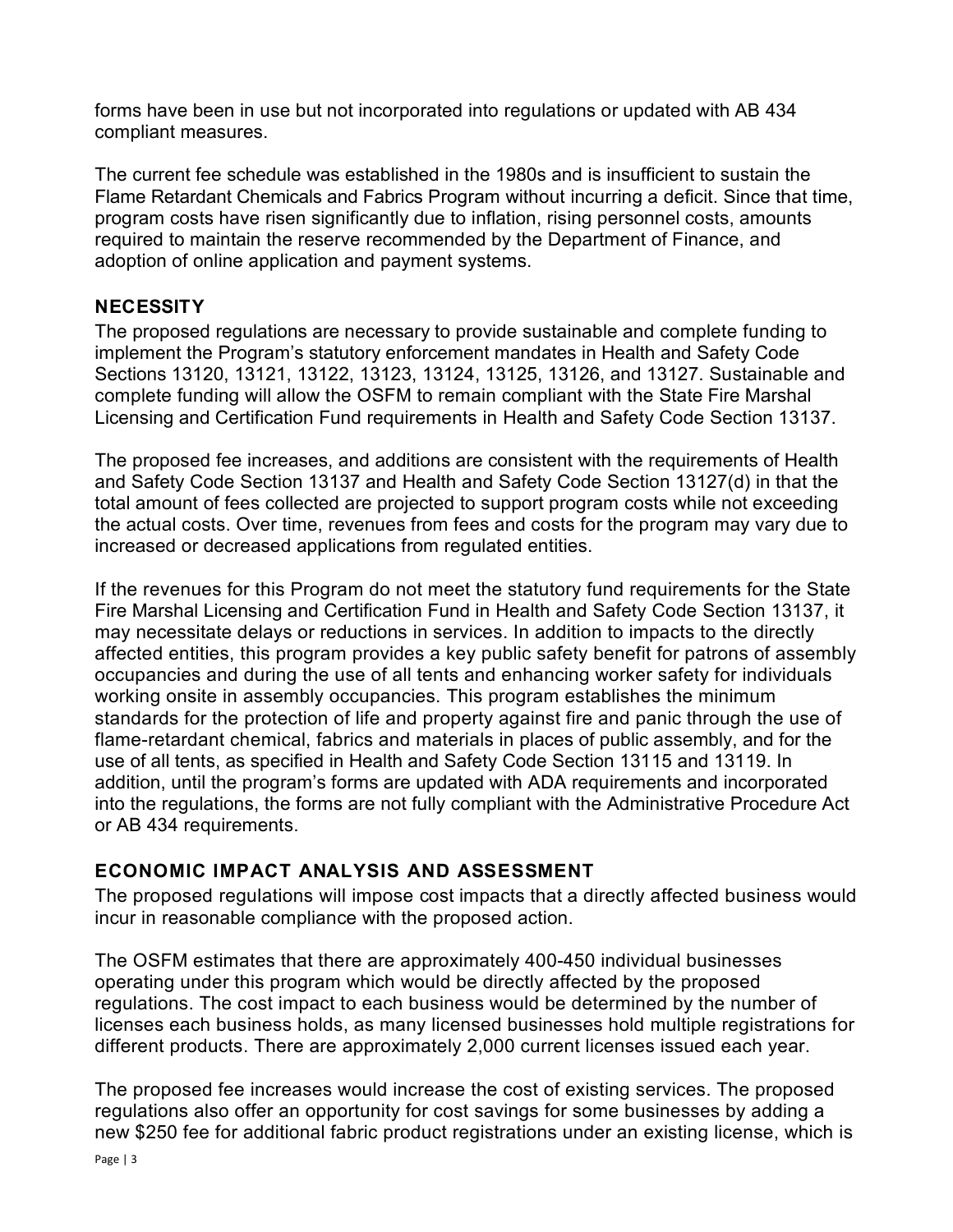less than the cost of a full license. Finally, the proposed regulations would also add a new \$30 fee for returned or dishonored checks, which would assign the cost of a returned or dishonored check to the individual rather than the program.

A five-year trend was used to project the average number of license and registrations, resulting in the revenue and expenditures. A fee structure was built based on the overall need to maintain the program operations. Fees were set at the lowest possible amounts, and still provide for full support of the program costs.

The current amounts and exact changes are as follows:

- Original or Annual Renewal for a Flame-Retardant Fabric or Material. Current Fee: \$200. Proposed Updated Fee: \$575. Increase: \$375.
- New fee, "Add Fabric" to an existing registration for a Flame-Retardant Fabric. Proposed New Fee: \$250.
- Original or Annual Renewal of a Flame-Retardant Application Concern (General Applicator). Current Fee: \$175. Proposed Updated Fee: \$450. Increase: \$275
- Original or Annual Renewal of a Flame-Retardant Application Concern (Limited Applicator). Current Fee: \$85. Proposed Updated Fee: \$230. Increase: \$145
- Under Laboratory Fees, a "General Applicator Flame Retardant Certificate." Current Fee: \$9. Proposed Updated Fee \$20. Increase \$11.
- Service Fee for a returned or dishonored check. Proposed New Fee \$30.

The proposed regulations would also make associated revisions to all Applications for Registration for General and Limited Concern Licenses which are incorporated by reference into these documents.

The program's current annual revenue under the current fee structure is approximately \$194,681. If the regulations are amended as proposed, the projected annual revenue is approximately \$545,308. The projected increase of \$350,627 in annual revenue is anticipated to be sufficient prevent a deficient in the program. The Department of Finance has recommended that the program provide for a reserve in the case of an unexpected reduction in revenue. This reserve has been included in calculating the operational costs of the program.

As part of the regulation's development process, draft fee amounts were presented to the OSFM Flame Retardant Advisory Committee and the State Board of Fire Services for consideration. These stakeholders agreed by consensus that while these amendments to the regulations would increase costs to directly affected industries, the proposed amendments would not fundamentally change their business operations or represent an undue cost burden against the profitability their businesses.

## Evidence Supporting Finding of No Significant Adverse Economic Impact on Any Business.

The OSFM has initially determined that the proposed regulations will not have a significant adverse economic impact on business. The proposed regulation will incur some effect on the regulated community, but those impacts will be absorbed by industry and businesses engaged with industry. The OSFM can find no facts, documents, testimony, or evidence this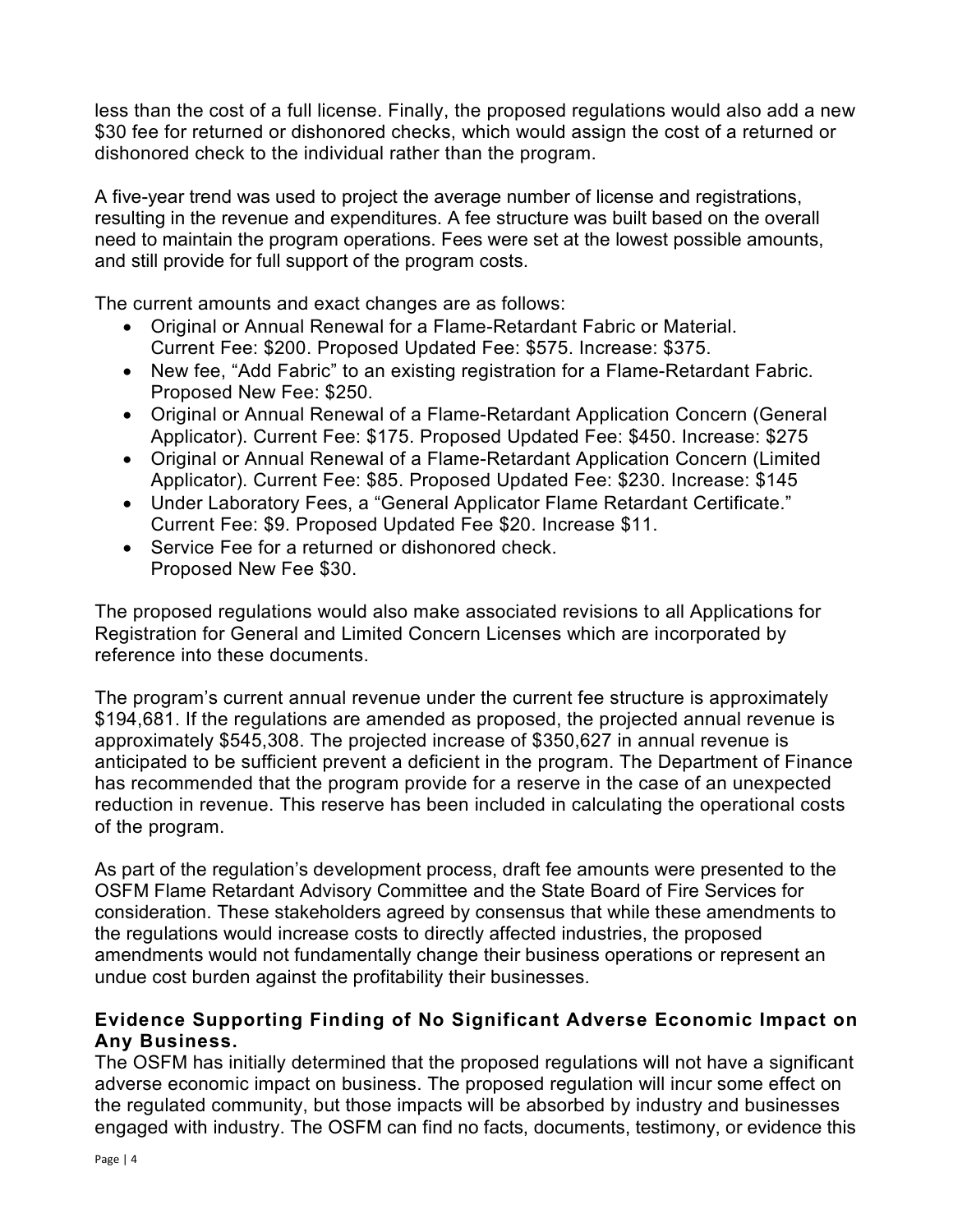action will have a significant adverse economic impact on any business enterprises or individuals.

### The Creation or Elimination of Jobs within the State of California

The proposed regulations are not expected to have a significant impact on the creation or elimination of jobs within the State of California.

#### The Creation of New Businesses or the Elimination of Existing Businesses

It is anticipated that the proposed regulations will not significantly impact the creation or elimination of businesses in California.

### The Expansion of Businesses Currently Doing Business within the State of California

It is unlikely that the proposed regulation will encourage or discourage regulated businesses from expanding their business in California. This includes applicators, manufacturers, and laboratories within the flame retardant industry.

### Benefits of the Regulations to the Public Safety and Worker Safety

The OSFM has determined that this regulatory proposal will benefit public safety, and worker safety. This program specifically enhances worker safety by reducing the risk of catastrophic fire in workplace settings such as food service, entertainment and other forms of public assembly, outdoor activity with tents, and education. This regulation enhances the use of preventative measures to reduce the risk of a fire ignition or spread in many public spaces, protecting workers and public visitors from the impacts of fire and panic.

# TECHNIC AL, THEO RETIC AL, AND/OR EMPIRICAL STUDY OR REPORT

In developing these proposed regulations, the OSFM researched the program's operational costs, historical fee structure, and statutory fund requirements. The OSFM also consulted with and received input from the OSFM Flame Retardant Advisory Committee and the State Board of Fire Services. These were conversations only, and there were no documents relied upon in connection with these consultations.

The OSFM Flame Retardant Advisory Committee operates under a charter with the OSFM. The committee is comprised of representatives of local fire departments, the regulated industry community, laboratory representatives, and Program staff. Many committee members would be legally required to comply with the new regulations and are therefore directly impacted by amendments to the current regulations. Committee members are appointed by the State Fire Marshal. This item appeared on the May 18, 2021, meeting agenda. Program staff provided a verbal presentation during the Board meeting, which is memorialized in the meeting minutes.

As required by Health and Safety Code Section 13126, the OSFM also sought the advice of the State Board of Fire Services on the proposed amendments. The State Board is a statutorily required advisory board to the State Fire Marshal. The State Board is comprised of representatives from fire service labor, fire chiefs, fire districts, volunteer firefighters, local government, the Office of Emergency Services, and the insurance industry. Members are appointed by the Governor or selected by relevant professional organizations or agencies. This item appeared on the March 4, 2021 agenda. Program staff provided a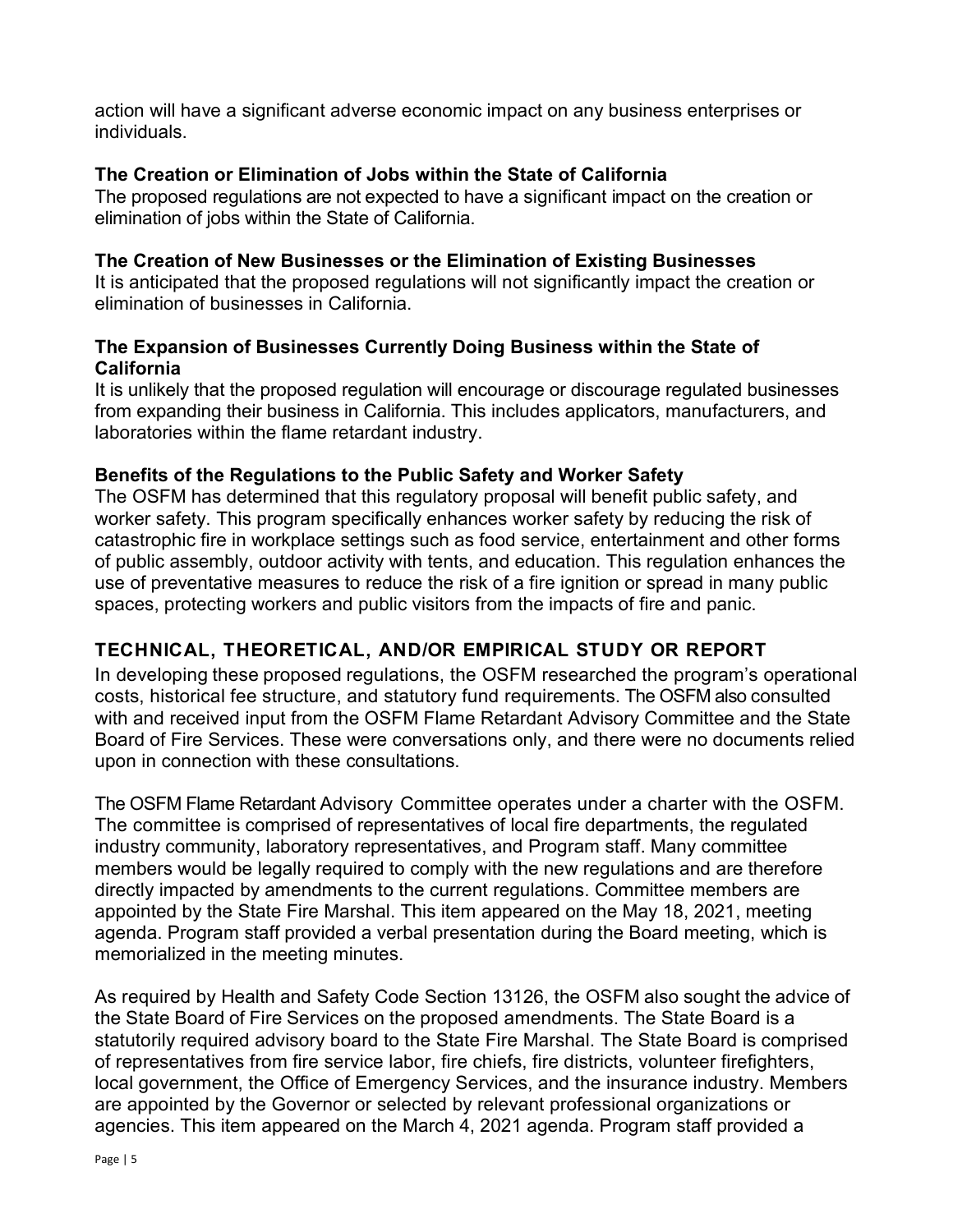verbal presentation during the Board meeting, which is memorialized in the meeting minutes.

### Documents Relied Upon:

In addition to the sources noted above, the OSFM relied on the following technical, theoretical, and/or empirical studies, reports, and laws in developing the proposed regulations:

 Department of Finance Fund: 0102 - California Manual of State Funds (Revised June 2011)

### Documents Incorporated by Reference:

The OSFM has determined that it would be cumbersome, unduly expensive, or otherwise impractical to publish the following documents in the California Code of Regulations because it would be too voluminous, and the documents have a special format. The following forms are incorporated by reference in the text of the proposed regulations. The application forms are used to record the information required for applying for a Fabric or Chemical Registration, and both types of Applicator License:

- (1) Application for Decorative Materials Registration Fabric FR-1 (REV. 5/2021)
- (2) Application for Decorative Materials Registration Chemical FR-2 (REV.5/2021)
- (3) Application for General Applicator FR-3 (REV. 5/2021)
- (4) Application for Limited Applicator FR-4 (REV. 5/2021)

The documents are made available from the agency or are reasonably available to the affected public from a commonly known or specified source on the Office of the State Fire Marshal website at: https://osfm.fire.ca.gov/.

## CONSIDERATION OF REASONABLE ALTERNATIVES AND THE AGENCY's REASONS FOR REJECTING THOSE ALTERNATIVES

The OSFM has reviewed the proposed regulatory action, including both the positive and negative impacts it will place upon the industry. However, none of the alternatives would be more effective in carrying out the purpose of the legislation and proposed regulations or be less burdensome to the affected parties than the proposed regulations.

The alternative considered would not generate sufficient revenue to operate the program. The result of the reasonable alternative would be inconsistent with the requirements of Health and Safety Code Section 13137, the State Fire Marshal Licensing and Certification Fund.

The alternative of no regulatory action would also not be in the best interest of the public because a funding deficit would impact the operational stability of the program, which would cause a negative impact to directly affect businesses and impair the public safety benefits of the program.

The OSFM invites and will consider all public comments on alternatives to any of the proposed regulations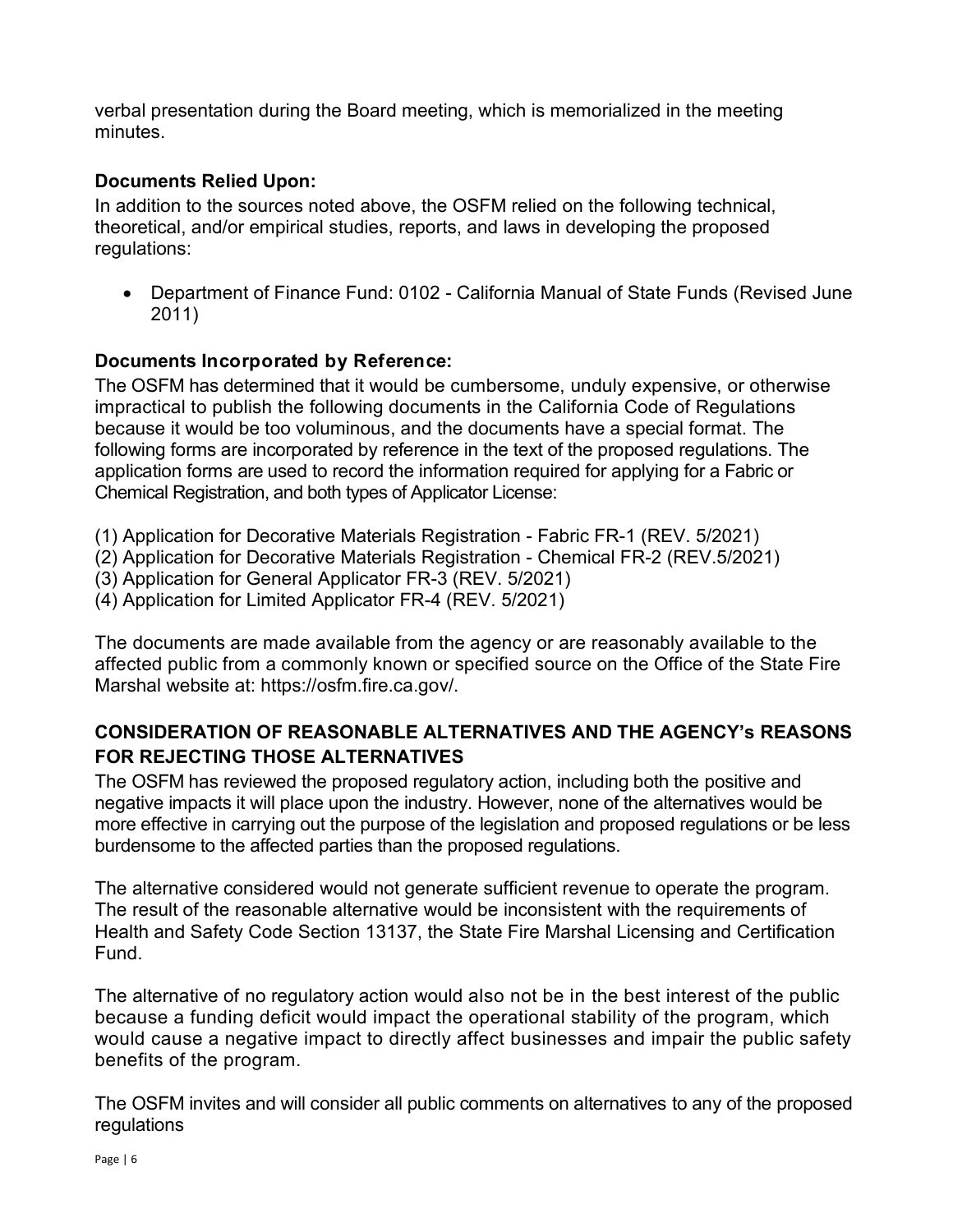### Alternative 1: Two-Stage Increase in Fees

The OSFM considered implementing the fee increase in two stages, starting with an increase of half of the fee amount and then implementing the full fee increase the following fiscal year. However, this alternative would not create sufficient revenue to meet the operating expenses of the Flame Retardant Chemicals and Fabrics Program operating expenses.

#### Alternative 2: No Action

The OSFM considered the alternative of taking no action to raise fees. However, this alternative would generate no additional revenue.

#### SMALL BUSINESS DETERMINATION

The OSFM has determined that the proposed regulations have no "substantial" effect to small business and the OSFM has not identified any alternatives that would lessen any adverse impact on small business and still allow the OSFM to remain in compliance with statutory requirements for the State Fire Marshal Licensing and Certification Fund.

Businesses may self-identify as part of their public participation in the regulatory process. However, the public safety requirements of this program do not require disclosure of business details which would identify a "small business," as it is defined by Government Code 11342.610.

#### Alternative: Small Business

The OSFM also considered the two-stage fee increase as an option which may lessen the cost burden to small businesses, as defined. However, various stakeholders provided feedback as part of the regulation's preliminary activities, confirming that the increased cost would be absorbable within their business model. Therefore, a two-stage fee increase would not substantially reduce the cost burden to business and also would not generate sufficient revenue to allow the program to be consistent with Health and Safety Code Section 13137, the State Fire Marshal Licensing and Certification Fund. It was ultimately determined that no reasonable alternative would be equally effective and less burdensome than the proposed regulations.

#### Does the Proposed Regulatory Action Mandate the Use of Specific Technologies or Equipment, or Prescribe Specific Actions or Procedures? No.

#### Duplication or Conflict with Federal Law?

The OSFM has determined this proposed regulatory action neither conflicts with nor duplicates any federal regulations contained in the Code of Federal Regulations.

Duplication of statutory language from Health and Safety Code Section 13127(c)(1) through 13128 in regulations is necessary in order to meet the clarity statement of Government Code Section 11349.1(a)(3). Duplication is necessary because it enables persons which are affected or subject to the regulations to access the requirements in a location with which they are familiar without having to go to the Statute. Duplication of statute is repeated for clarity in Section 1179.2(d) of the regulations.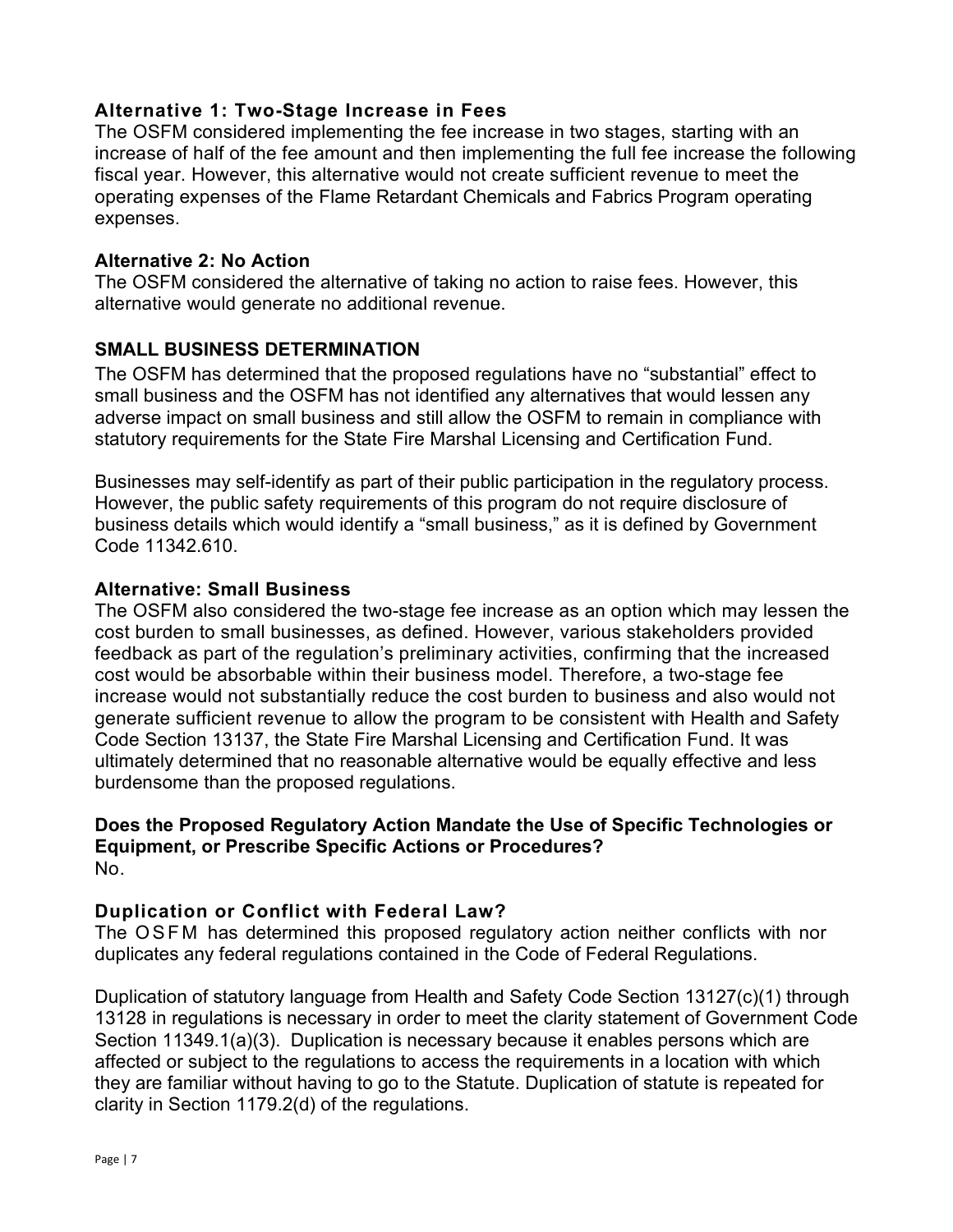## SPECIFIC SECTIONS OF TEXT WHICH HAVE BEEN MODIFIED:

#### Section 1179 Fees.

Subsection (a) Original or Annual Renewal Registration of any Single Flame Retardant Fabric or Material. Proposes to amend the fee structure for a Flame Retardant Fabric Original Registration and Renewal from \$200 to \$575.

Necessity: The proposed regulation would be consistent with the requirements of Health and Safety Code 13137 and Health and Safety Code 13127(d) in that the total amount of fees collected are projected to support program costs while not exceeding the actual costs. The proposed revenue totals are based on the fees for each service provided by the program, late fees and personnel assigned to the program. A five-year trend was used to project the average number of each type of service, resulting in the revenue and expenditures. The fee structure is based on the overall financial needs for program operations. The fees are set at the lowest possible amount that would still allow full support of the program costs. The national average for the annual rate of increase for COLA has been 2% per year over the last 12 years. Additionally, employee salaries/benefits, facility costs (rent, security, internet, etc.), vehicle maintenance costs, travel expenses for industry conferences, training, investigations, and inspections, have all increased over the last 40 years without an increase in fees to support the program.

Subsection (b) Add Fabric to existing registration. Proposes to add a new fee for businesses who have met the existing criteria for registration to hold an existing license. The "Add Fabric" fee of \$250 will allow existing business to add an additional fabric to their application without having to pay the full fee for a new application.

Necessity: The proposed regulation would be consistent with the requirements of Health and Safety Code 13137 and Health and Safety Code 13127(d) in that the total amount of fees collected are projected to support program costs while not exceeding the actual costs. The proposed revenue totals are based on the fees for each service provided by the program, late fees and personnel assigned to the program. A five-year trend was used to project the average number of each type of service, resulting in the revenue and expenditures. The fee structure is based on the overall financial needs for program operations. The fees are set at the lowest possible amount that would still allow full support of the program costs. The national average for the annual rate of increase for COLA has been 2% per year over the last 12 years. Additionally, employee salaries/benefits, facility costs (rent, security, internet, etc.), vehicle maintenance costs, travel expenses for industry conferences, training, investigations, and inspections, have all increased over the last 40 years without an increase in fees to support the program.

Subsection (c) Original or Annual Renewal Registration of a Flame-Retardant Chemical. Proposes to re-letter the section from subsection (b) to (c) and amend the fee structure for a Flame Retardant Chemical Original Registration and Annual Renewal from \$200 to \$575. Necessity: The proposed requlation would be consistent with the requirements of Health and Safety Code 13137 and Health and Safety Code 13127(d) in that the total amount of fees collected are projected to support program costs while not exceeding the actual costs. The proposed revenue totals are based on the fees for each service provided by the program, late fees and personnel assigned to the program. A five-year trend was used to project the average number of each type of service, resulting in the revenue and expenditures. The fee structure is based on the overall financial needs for program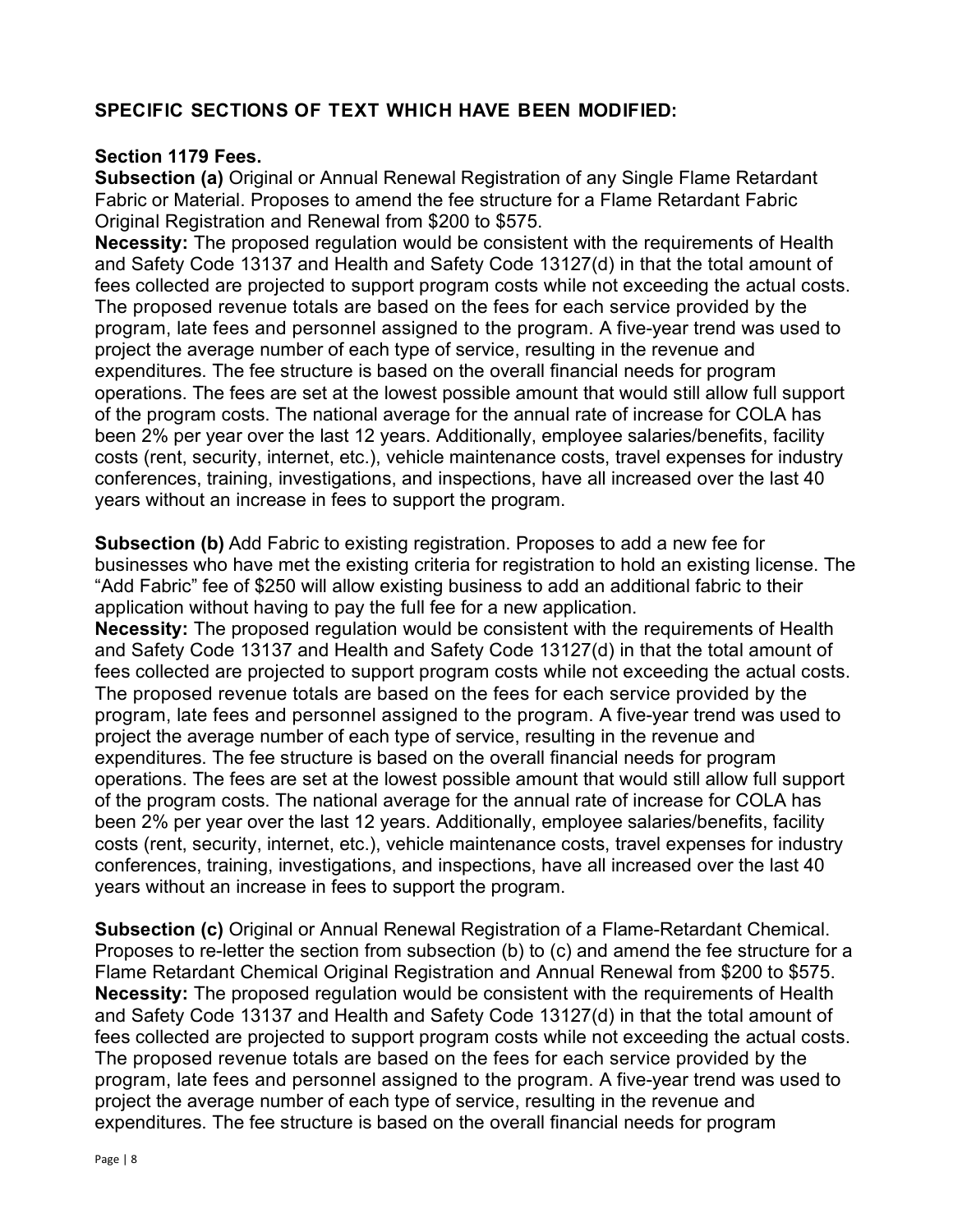operations. The fees are set at the lowest possible amount that would still allow full support of the program costs. The national average for the annual rate of increase for COLA has been 2% per year over the last 12 years. Additionally, employee salaries/benefits, facility costs (rent, security, internet, etc.), vehicle maintenance costs, travel expenses for industry conferences, training, investigations, and inspections, have all increased over the last 40 years without an increase in fees to support the program.

Subsection (d) Original or Annual Renewal of a Flame-Retardant Application Concern (General). Proposes to re-letter the section from subsection (c) to (d) and amend the fee structure for an Original or Renewal of a Flame Retardant Application Concern (General Applicator) from \$175 to \$450.

Necessity: The proposed regulation would be consistent with the requirements of Health and Safety Code 13137 and Health and Safety Code 13127(d) in that the total amount of fees collected are projected to support program costs while not exceeding the actual costs. Added the word "Applicator" after "General" to describe who the fee applies to more accurately. The proposed revenue totals are based on the fees for each service provided by the program, late fees and personnel assigned to the program. A five-year trend was used to project the average number of each type of service, resulting in the revenue and expenditures. The fee structure is based on the overall financial needs for program operations. The fees are set at the lowest possible amount that would still allow full support of the program costs. The national average for the annual rate of increase for COLA has been 2% per year over the last 12 years. Additionally, employee salaries/benefits, facility costs (rent, security, internet, etc.), vehicle maintenance costs, travel expenses for industry conferences, training, investigations, and inspections, have all increased over the last 40 years without an increase in fees to support the program.

Subsection (e) Original or Annual Renewal of a Flame-Retardant Application Concern (Limited Applicator). Proposes to re-letter the section from subsection (d) to (e) and amend the fee structure for an Original or Renewal of a Flame Retardant Application Concern (Limited Applicator) from \$85 to \$230.

Necessity: The proposed requlation would be consistent with the requirements of Health and Safety Code 13137 and Health and Safety Code 13127(d) in that the total amount of fees collected are projected to support program costs while not exceeding the actual costs. Added the word "Applicator" after "Limited" to describe who the fee applies to more accurately. The proposed revenue totals are based on the fees for each service provided by the program, late fees and personnel assigned to the program. A five-year trend was used to project the average number of each type of service, resulting in the revenue and expenditures. The fee structure is based on the overall financial needs for program operations. The fees are set at the lowest possible amount that would still allow full support of the program costs. The national average for the annual rate of increase for COLA has been 2% per year over the last 12 years. Additionally, employee salaries/benefits, facility costs (rent, security, internet, etc.), vehicle maintenance costs, travel expenses for industry conferences, training, investigations, and inspections, have all increased over the last 40 years without an increase in fees to support the program.

Subsection (f) Laboratory Fees. Proposes to re-letter the section from subsection (e) to (f) and amend the title of "General Applicator" by adding the words "Flame Retardant Certificates," after General Applicator so the full title will read "General Applicator Flame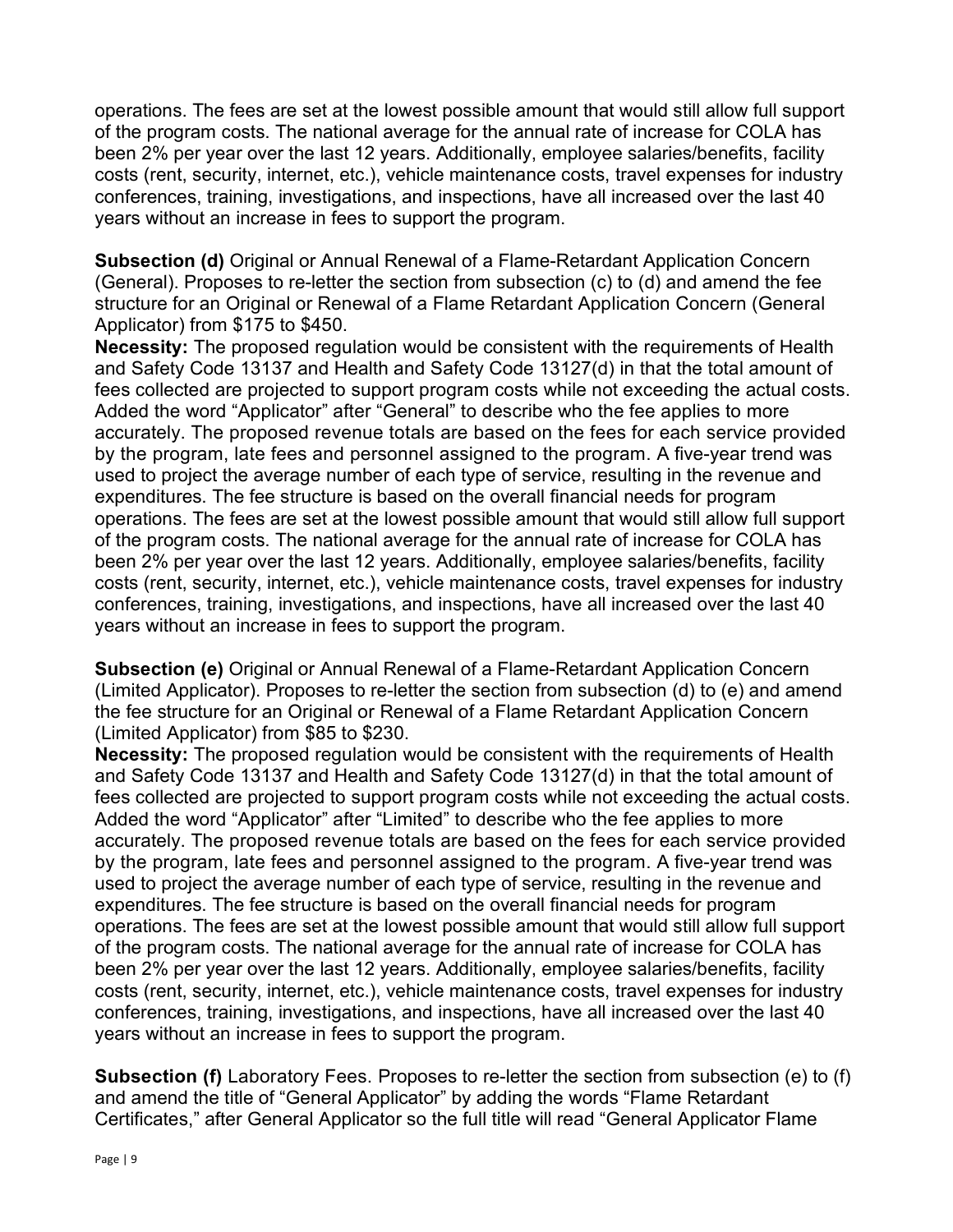Retardant Certificate." This amendment also increases the fee amount for General Applicator Flame Retardant Certificates from \$9.00 to \$20.00.

Necessity: Clarifying the "General Applicator Flame Retardant Certificate" title is necessary to improve the clarity in implementing Health and Safety Code Sections 13120- 13127. The proposed regulation would also be consistent with the requirements of Health and Safety Code 13137 and Health and Safety Code 13127(d) in that the total amount of fees collected are projected to support program costs while not exceeding the actual costs.

Subsection (g) Service fee. Proposes to adopt a reasonable charge for implementing a returned or dishonored check and amends the Authority cited.

Necessity: The addition of subsection (g) is required to recover the State Fire Marshal's processing and collection costs incurred for returned checks offered for payment for established fees in accordance with Government Code Section 6157. Informs applicants of a \$30 service fee if their check is returned and adds clarity to the Authority cited in the NOTE. This fee covers banking charges assessed to the department as well as the administrative costs associated with recovery efforts.

#### Subsection NOTE: Proposes to add the Authority and Reference cited.

Necessity: Adds to Authority: Section 6157(b) Government Code. Adds to Reference: Section 13129 Health and Safety Code and 6157(b) Government Code. The additions to this section are necessary to add clarity to the Authority and References cited in the NOTE.

#### Section 1179.1 Forms.

Subsection (a). Proposes to add new Section 1179.1 and identify the existing application forms incorporated by reference.

Subsection (a) proposes to adopt (4) four existing application forms when applying for flame retardant registrations and licenses and incorporates the following forms by reference in the text of regulations:

#### Application for Decorative Materials Registration - Fabric FR-1 (REV. 5/2021) Application for Decorative Materials Registration - Chemical FR-2 (REV. 5/2021) Application for General Applicator FR-3 (REV. 5/2021) Application for Limited Applicator FR-4 (REV. 5/2021)

Necessity: Since the 1980s these existing applications are known and have been used by the industry affected by these regulations, however, this is the first time the form will be adopted by reference in Title 19, CCR and are necessary when applying for a flame retardant registration or general and limited concern license. It necessary to codify and incorporate by reference the existing application forms; and make minor editorial and formatting revisions. The forms revision dates changed on application forms (FR-1, FR-2, FR-3 and FR-4) from "8-2020" to "REV. 5/2021". It was necessary to update the application formatting to meet the compliancy requirements under section 508 of the federal Rehabilitation Act and the California State Assembly Bill (AB), AB 434 (Baker, Chapter 780, Statutes of 2017), which requires state agency's or state entity's Chief Information Officer Internet Web sites to follow the specified accessibility standards, so applicants can clearly identify the contents. Additionally, the revised fee amounts are shown in these documents, so the new fee structure is clearly communicated to the regulated community.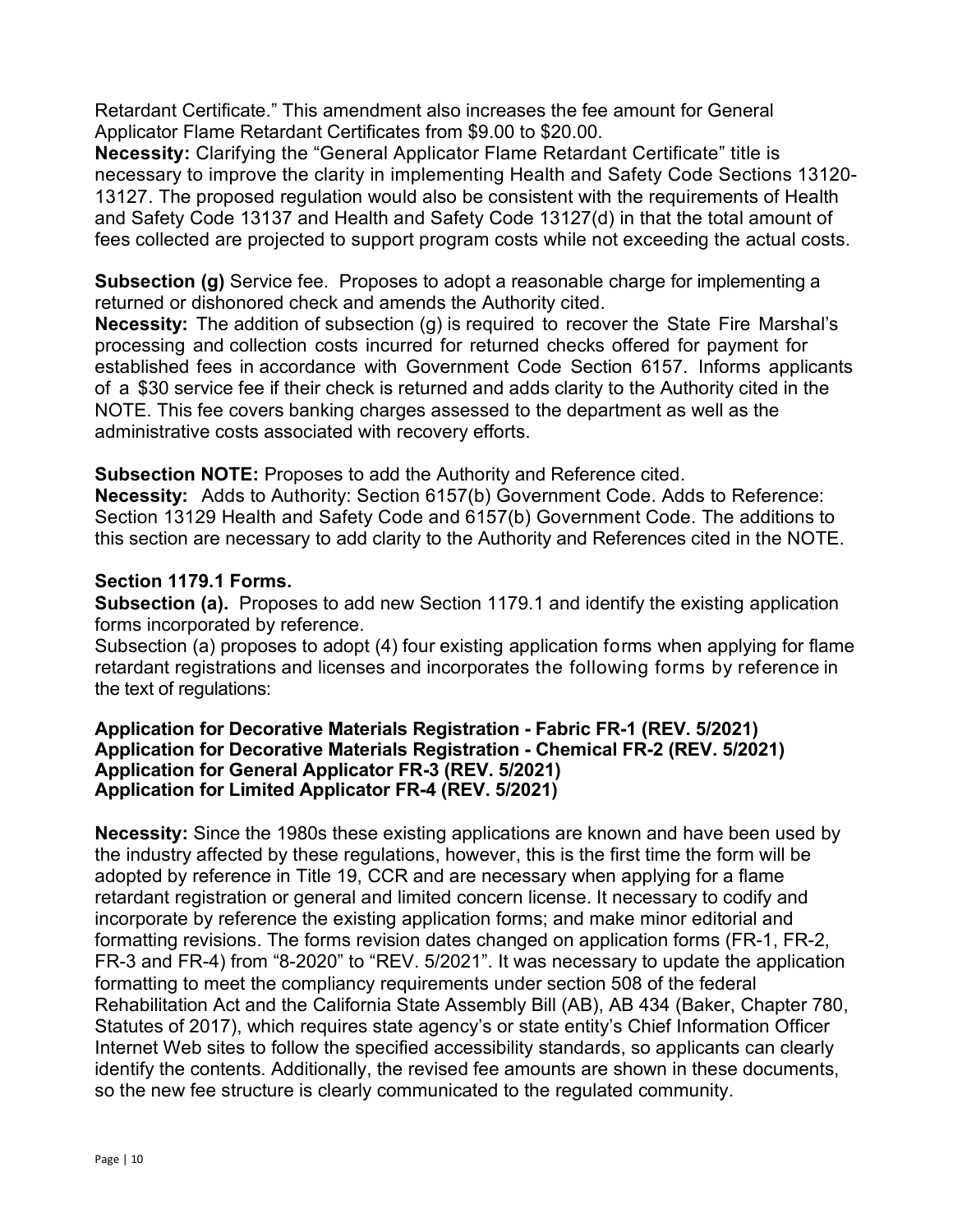## Subsection (a)(1) Application for Decorative Materials Registration-Fabric Form FR-1

(REV. 5/2021). The Flame Retardant Program incorporates by reference an existing application for FR fabric registrations number and titled: "Application for Decorative Materials Registration-Fabric Form FR-1 (REV. 5/2021)".

Necessity: The existing FR "Application for Decorative Materials Registration-Fabric" is known and has been used by the industry since the 1980s, however, this is the first time the form will be adopted by reference in Title 19, CCR. Persons affected by this action will get an opportunity to comment on all the language and provisions on the application. Further, it was necessary to update the application formatting to meet the requirement of AB 434 (Baker, Chapter 780, Statutes of 2017), which requires state agency's or state entity's Chief Information Officer Internet Web sites to follow the specified accessibility standards, Section 508 of the Rehabilitation Act. Additionally, minor editorial revisions were made to the existing application so applicants can clearly identify the contents as follows:

- a. Added on page 1, under the header, Agency, and Department information "STATE OF CALIFORNIA, NATURAL RESOURCES AGENCY".
- b. Added on page 1, under the header, the form number and revision date "FR-1 REV. 5/2021".
- c. Revised on page 1, added "APPLICATION FOR DECORATIVE MATERIALS REGISTRATION – FABRIC".
- d. Moved the page numbers from bottom footer to top right of header. The new header information eliminates the footer information (Form name and revision date) on the original application.
- e. Revised font for the entire document to Arial 12.
- f. Revised and changed CSFM to OSFM in the entire document.
- g. Revised on page 1, replaced the word "Telephone" with "Phone Number".
- h. Added to page 1, under Fabric Application the revised fee from \$200 to \$575.00 to reflect the new fee.
- i. Revised on page 1, under Fabric Application deleted "an approved" and added "approved" before laboratory.
- j. Added to page 1, under Add Fabric revised fee from \$50.00 to \$250.00 to reflect the new fee.
- k. Revised on page 1, under Add Fabric deleted "an approved" and added "approved" before laboratory.
- I. Added to page 1, under Add Fabric added "3  $\frac{1}{2}$ " x 10" before the word "fabric".
- m. Added to page 1, under Secondary Registration revised fee from \$200 to \$575.00 to reflect the new fee.
- n. Revised footer on all pages adding "FOR ACCOUNTING USE ONLY 0102-4129400- 4129400011-35405906-59425".
- o. Revised on page 2, under Certification deleted "California" and added "Office of the".
- p. Revised on page 3, under Submission, deleted "CSFM Fire Engineering Division" and, replaced with "CAL FIRE-OSFM". Revised on page 3, under Submission, deleted "CSFM Fire Engineering Division, Flame Retardant Program, 2251 Harvard Street Suite 400, Sacramento, CA. 95815, Phone: (916) 568-2943" and replaced with "For regular mail (application, fee, and sample) send to: CAL FIRE - Office of the State Fire Marshal,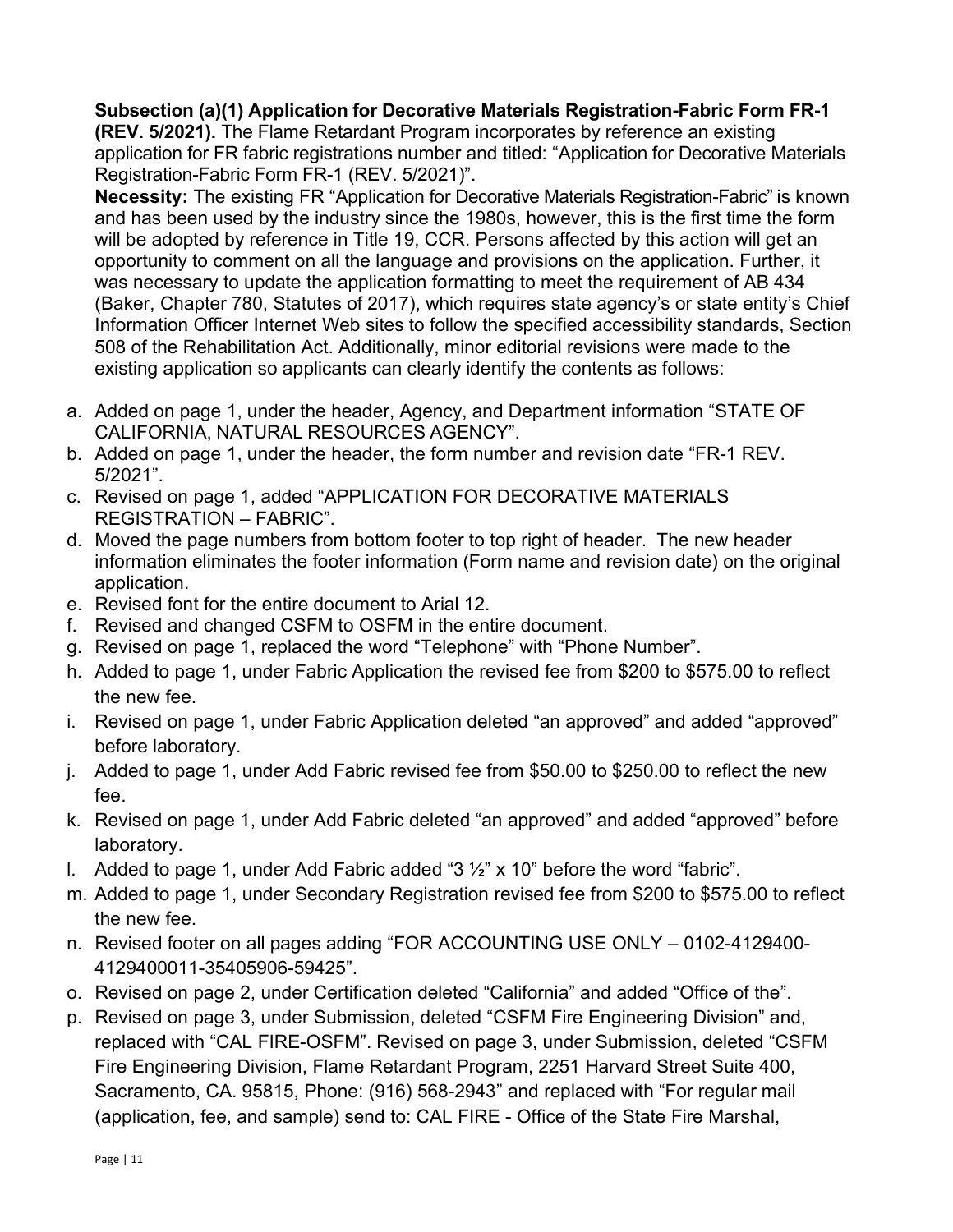Cashiers Unit – Flame Retardant Program, P.O. Box 997446, Sacramento, CA, 95899-7446 and For shipping address, FED EX, UPS, etc., send to: ATTN: Cashier's Unit – Flame Retardant Program, CAL FIRE - Office of the State Fire Marshal, 710 Riverpoint Court, West Sacramento, CA 95605".

- q. Revised on page 3, deleted "State Fire Marshal Seal of Registration".
- r. Revised on page 3, added "Please send questions to: fr@fire.ca.gov".
- s. Revised on page 3, last paragraph deleted "California" and added "Office of the".
- t. Revised on page 3, deleted the old link, and replaced with a new link.

Subsection (a)(2) Application for Decorative Materials Registration-Chemical Form FR-2 (REV. 5/2021). Incorporated by reference an existing application for FR chemical registration for the FR Program titled: "Application for Decorative Materials Registration-Chemical Form FR-2 (Rev. 5/2021)".

Necessity: The existing FR "Application for Chemical Registration" is known and has been used by the industry for over 30 years, however, this is the first time the form will be adopted by reference in Title 19, CCR. Persons affected by this action will get an opportunity to comment on all the language and provisions on the application. Further, it was necessary to update the application formatting to meet the requirement of California State Assembly Bill, AB 434 (Baker, Chapter 780, Statutes of 2017), which requires state agency's or state entity's Chief Information Officer Internet Web sites to follow the specified accessibility standards, Section 508 of the federal Rehabilitation Act. Additionally, minor editorial revisions were made to the existing application so applicants can clearly identify the contents as follows:

- a. Added on page 1, under the header, Agency, and Department information "STATE OF CALIFORNIA, NATURAL RESOURCES AGENCY".
- b. Added on page 1, under the header, the form number and revision date "FR-2 REV. 5/2021"
- c. Revised on page 1, added "APPLICATION FOR DECORATIVE MATERIALS REGISTRATION – CHEMICAL".
- d. Moved the page numbers from bottom footer to top right of header. The new header information eliminates the footer information (Form name, page number, and revision date) on the original application.
- e. Revised font for the entire document to Arial 12.
- f. Revised and changed CSFM to OSFM in the entire document.
- g. Revised on page 1, replaced the word "Telephone" with "Phone Number".
- h. Added to page 1, under Chemical Application revised fee from \$200 to \$575.00to reflect the new fee.
- i. Revised on page 1, under Chemical Application deleted "an approved" and add "approved" after CSFM.
- j. Revised on page 1, under Chemical Application deleted "Material Safety Data Sheet' and add "Safety Data Sheet".
- k. Revised on page 1, under Secondary Registration revised fee from \$200.00 to \$575.00 to reflect the new fee.
- l. Revised footer on all pages adding "FOR ACCOUNTING USE ONLY 0102-41294000111- 35405906-59425".
- m. Revised on page 2, under Submission, deleted "CSFM Fire Engineering Division" and replaced with "CAL FIRE-OSFM".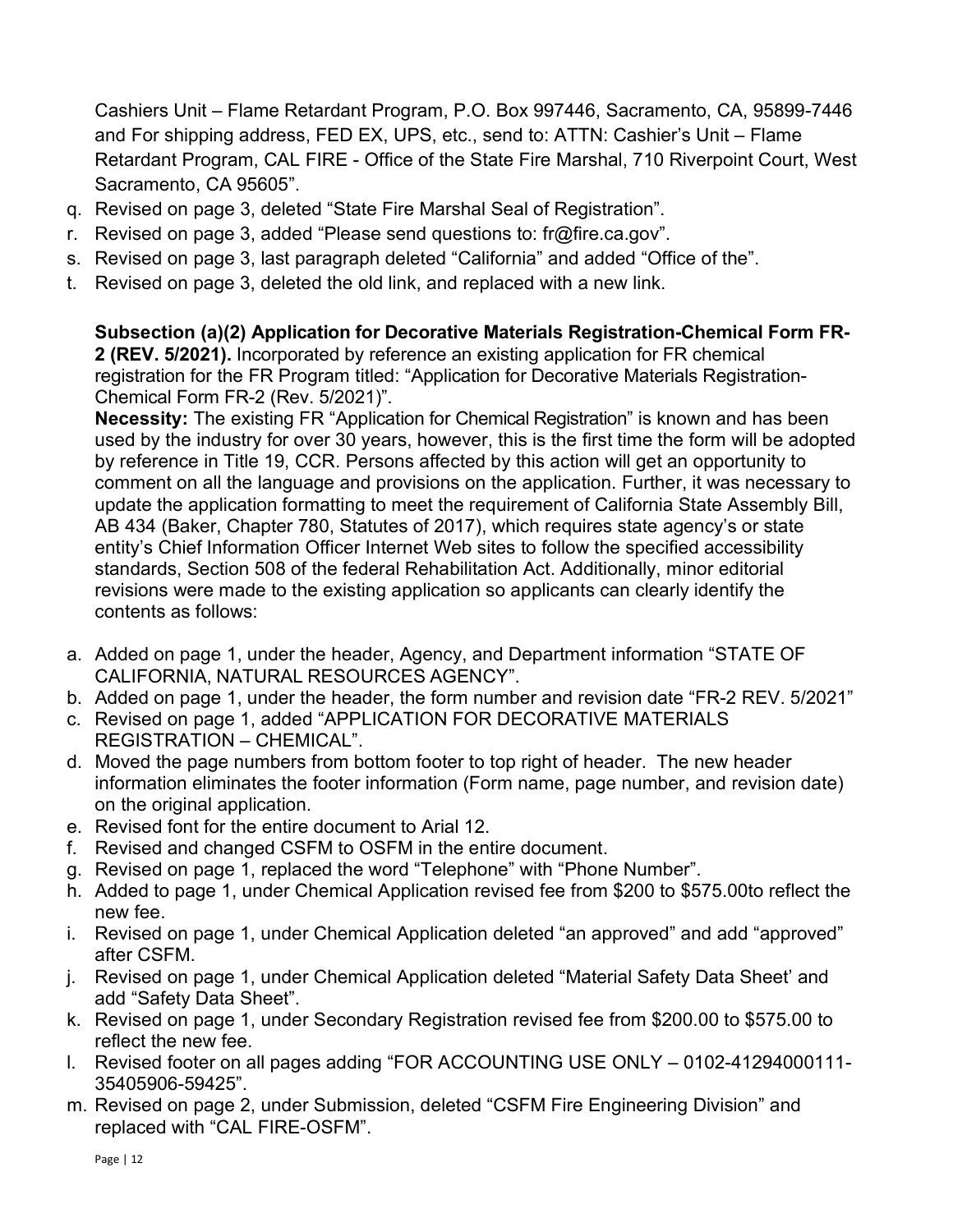- n. Revised on page 2, under Submission, deleted "CSFM Fire Engineering Division, Flame Retardant Program, 2251 Harvard Street Suite 400, Sacramento, CA. 95815, Phone: (916) 568-2943" and replaced with "For regular mail (application, fee, and sample) send to: CAL FIRE - Office of the State Fire Marshal, Cashiers Unit – Flame Retardant Program, P.O. Box 997446, Sacramento, CA, 95899-7446 and For shipping address, FED EX, UPS, etc., send to: ATTN: Cashier's Unit – Flame Retardant Program, CAL FIRE - Office of the State Fire Marshal, 710 Riverpoint Court, West Sacramento, CA 95605".
- o. Revised on page 2, under certification deleted "California" and added with "Office of the".
- p. Revised on page 3, deleted "State Fire Marshal Seal of Registration".
- q. Revised on page 3, added "Please send questions to: fr@fire.ca.gov".
- r. Revised on page 3, deleted the old link, and replaced with a new link.
- s. Revised on page 3, on the first paragraph deleted "California" and added "Office of the".

# Subsection (a)(3) Application for General Applicator Form FR-3 (REV. 5/2021).

Incorporated by reference an existing application for FR General Applicator for the FR Program titled: "Application for General Applicator Form FR-3 (Rev. 5/2021)". Necessity: The existing FR "Application for General Applicator" is known and has been used by the industry for over 30 years, however, this is the first time the form will be adopted by reference in Title 19, CCR. Persons affected by this action will get an opportunity to comment on all the language and provisions on the application. Further, it was necessary to update the application formatting to meet the requirement of AB 434, which requires state agency's or state entity's Chief Information Officer Internet Web sites to follow the specified accessibility standards, Section 508 of the Rehabilitation Act. Additionally, minor editorial revisions were made to the existing application so applicants can clearly identify the contents as follows:

- a. Added on page 1, under the header, Agency, and Department information "STATE OF CALIFORNIA, NATURAL RESOURCES AGENCY".
- b. Added on page 1, under the header, the form number and revision date "FR-3 REV. 5/2021"
- c. Revised on page 1, added "APPLICATION FOR GENERAL APPLICATOR".
- d. Moved the page numbers from bottom footer to top right of header. The new header information eliminates the footer information (Form name, page number, and revision date) on the original application.
- e. Revised font for the entire document to Arial 12.
- f. Revised entire document to replace CSFM to OSFM.
- g. Revised on page 1, replaced the word "Telephone" with "Phone Number".
- h. Added to page 1, under Section II General, revised fee from \$175.00 to \$450.00 to reflect the new fee.
- i. Revised on page 1, under Section II General, deleted "CSFM Fire Engineering & Investigations Division and replaced with CAL FIRE – OSFM.
- j. Revised on page 1, under Certification, deleted "California" and added "Office of the".
- k. Revised footer on all pages adding "FOR ACCOUNTING USE ONLY 0102-4129400- 129400011-35405906-59425.
- l. Revised on page 2, under Submission, deleted "CSFM Fire Engineering & Investigations Division, Flame Retardant Program, 2251 Harvard Street Suite 400, Sacramento, CA. 95815, and replaced with "For regular mail (application and fee) send to: CAL FIRE - Office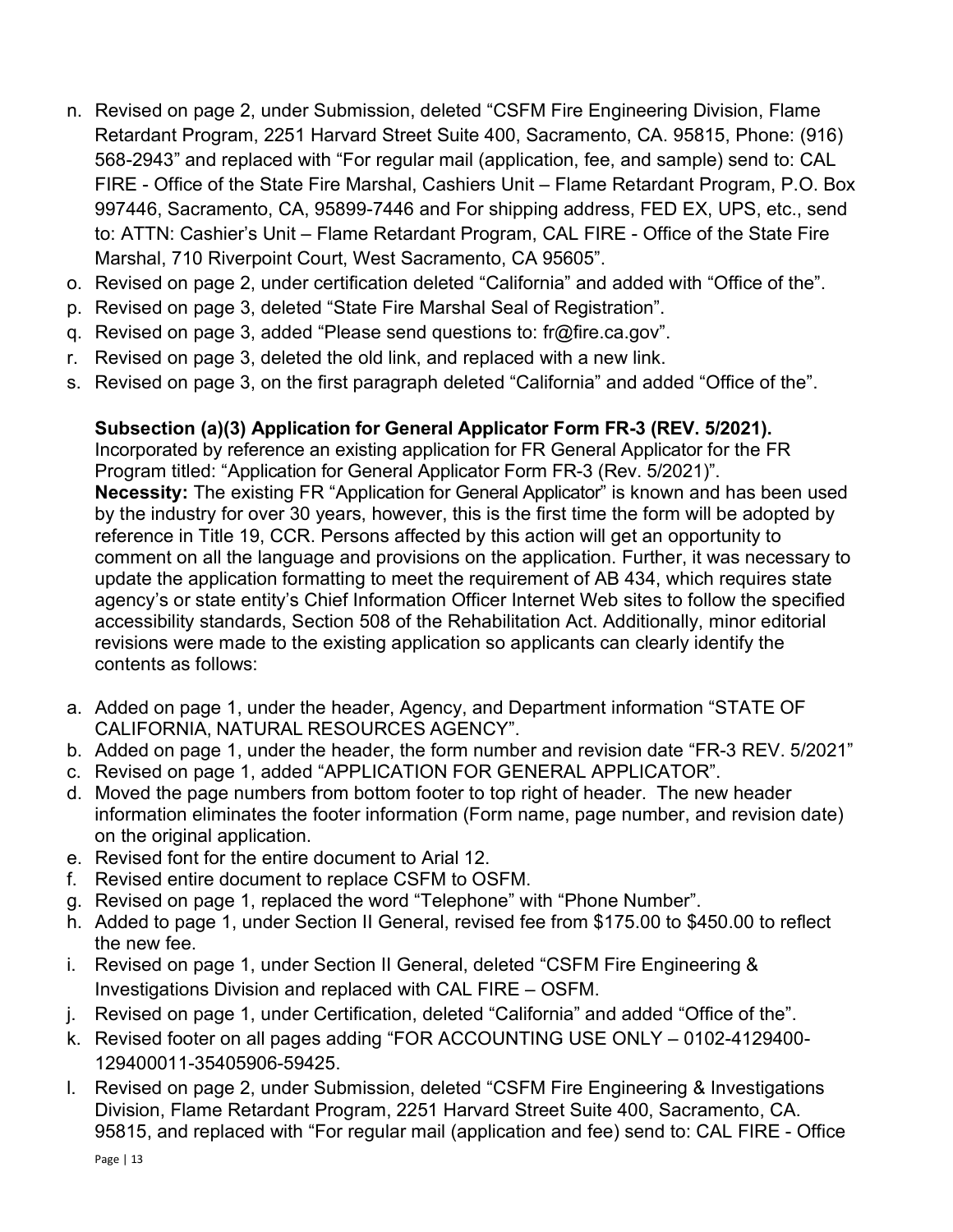of the State Fire Marshal, Cashiers Unit – Flame Retardant Program, P.O. Box 997446, Sacramento, CA, 95899-7446 and for shipping address, FED EX, UPS, etc., send to: ATTN: Cashier's Unit – Flame Retardant Program, CAL FIRE - Office of the State Fire Marshal, 710 Riverpoint Court, West Sacramento, CA 95605".

- m. Revised on page 2, deleted "State Fire Marshal Seal of Registration".
- n. Revised on page 2, added "Please send questions to: fr@fire.ca.gov".
- o. Revised on page 2, deleted the old link, and replaced with a new link.
- p. Revised on page 2, deleted "MUST COMPLETE BOTH SIDES OF THE APPLICATION INCOMPLETE APPLICATIONS WILL BE REJECTED".
- q. Revise on page 2, deleted the "FOR ACCOUNTING USE ONLY numbers".

## Subsection (a)(4) Application for Limited Applicator Form FR-4 (REV. 5/2021).

Incorporated by reference an existing application for FR Limited Applicator for the FR Program titled: "Application for Limited Applicator Form FR-4 (Rev. 5/2021)". Necessity: The existing FR "Application for Limited Applicator" is known and has been used by the industry for over 30 years, however, this is the first time the form will be adopted by reference in Title 19, CCR. Persons affected by this action will get an opportunity to comment on all the language and provisions in the application. Further, it was necessary to update the application formatting to meet the requirement of California State Assembly Bill, AB 434 (Baker, Chapter 780, Statutes of 2017), which requires state agency's or state entity's Chief Information Officer Internet Web sites to follow the specified accessibility standards, Section 508 of the federal Rehabilitation Act. Additionally, minor editorial revisions were made to the existing application so applicants can clearly identify the contents as follows:

- a. Added on page 1, under the header, Agency, and Department information "STATE OF CALIFORNIA, NATURAL RESOURCES AGENCY".
- b. Added on page 1, under the header, the form number and revision date "FR-4 REV. 5/2021"
- c. Revised on page 1, added "APPLICATION FOR LIMITED APPLICATOR".
- d. Moved the page numbers from bottom footer to top right of header. The new header information eliminates the footer information (Form name, page number, and revision date) on the original application.
- e. Revised font for the entire document to Arial 12.
- f. Revised entire document to replace CSFM to OSFM.
- g. Revised on page 1, replaced the word "Telephone" with "Phone Number".
- h. Added to page 1, under Section II Limited revised fee from \$85.00 to \$230.00 to reflect the new fee.
- i. Revised on page 1, under Section II Limited deleted "CSFM Fire Engineering & Investigations Division and replaced with CAL FIRE – OSFM.
- j. Revised page 1, under Certification, deleted "California" and added "Office of the".
- k. Revised footer on all pages adding "FOR ACCOUNTING USE ONLY 0102-4129400- 129400011-35405906-59425.
- l. Revised on page 2, under Submission, deleted "CSFM Fire Engineering & Investigations Division, Flame Retardant Program, 2251 Harvard Street Suite 400, Sacramento, CA. 95815, and replaced with "For regular mail (application and fee) send to: CAL FIRE - Office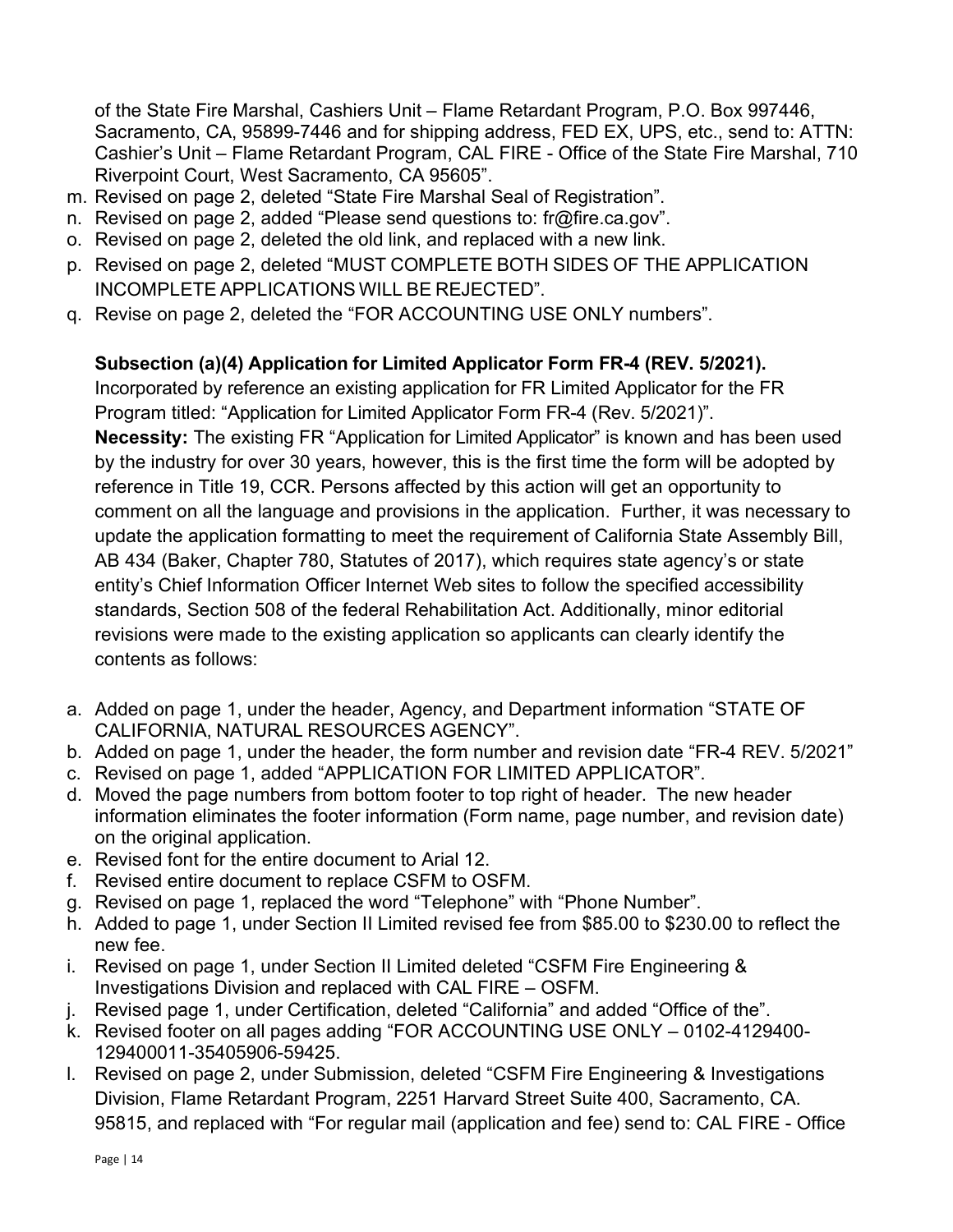of the State Fire Marshal, Cashiers Unit – Flame Retardant Program, P.O. Box 997446, Sacramento, CA, 95899-7446 and for shipping address, FED EX, UPS, etc., send to: ATTN: Cashier's Unit – Flame Retardant Program, CAL FIRE - Office of the State Fire Marshal, 710 Riverpoint Court, West Sacramento, CA 95605".

- m. Revised on page 2, deleted the old link, and replaced with a new link.
- n. Revised on page 2, deleted "State Fire Marshal Seal of Registration".
- o. Revised on page 2, added "Please send questions to: fr@fire.ca.gov".
- p. Revised on page 2, deleted "MUST COMPLETE BOTH SIDES OF THE APPLICATION INCOMPLETE APPLICATIONS WILL BE REJECTED".
- q. Revise on page 2, deleted the "FOR ACCOUNTING USE ONLY numbers".

### Section 1179.2 Application Submittal.

Subsection (a) Adds new section and proposes to add information on how to apply for and submit for a concern license or registration and the types of payments available. Necessity: Addition to this section is necessary to provide applicants with where to obtain forms from the Office of the State Fire Marshal and provide the payment options.

Subsection (b)(1) Proposes to add a new address where to submit the application, fee with or without sample via regular mail.

Necessity: Addition to this section is necessary to ensure that applications go to the right location via regular mail.

Subsection (b)(2) Proposes to add a new subsection for the shipping address. Necessity: Addition to this section is necessary to provide the shipping address for the applicants to ship packages to the right location.

Subsection (c) Proposes to add a new subsection regarding how to file an electronic application.

Necessity: Addition to this subsection is necessary to provide the applicants an option to file the application online.

#### Subsection 1179.3 Registration Renewal Period and Registration Fee.

 Adds new section 1179.3 and proposes to duplicate Health and Safety Code Section 13127 (c)(1) through 13128. Duplication is necessary to enable persons affected or subject to the regulations to access the statutory annual timelines and penalty phase for the registration renewal periods in a location with which they are familiar without having to look up the Statute. Duplication of statute is repeated for clarity as referenced in Section 1179.3 of the regulations.

Necessity: Duplication of statutory language from Health and Safety Code Section 13127(c)(1) through 13128 in regulations is necessary in order to meet the clarity statement of Government Code Section 11349.1(a)(3).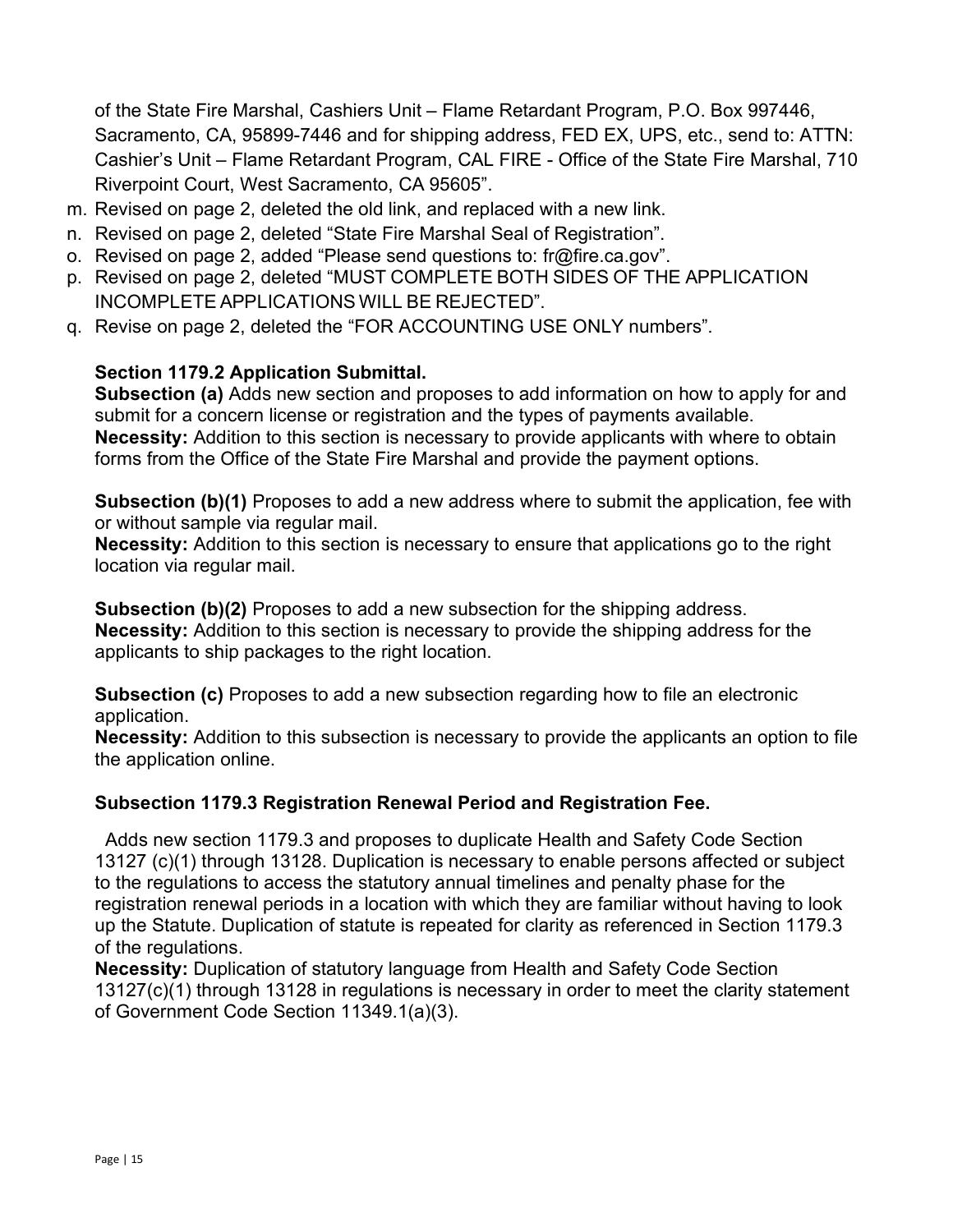§13127 HSC, subsection (c)(1)(d). Proposes to repeat from statute Health and Safety Code Section 13127 (c)(1) through 13128 in regulations to provide the annual renewal period, and penalty when renewal fees for chemical and fabric registration and "general applicators" are not paid on or before May 1 as specified in the Health and Safety Code Section 13127.

Necessity: Duplication is necessary to enable persons affected or subject to the regulations to access the statutory annual timelines and penalty phase for the registration renewal periods in a location with which they are familiar without having to look up the Statute. Duplication of statute is repeated for clarity.

§13127 HSC, subsection (c)(2)(e). Proposes to repeat from statute Health and Safety Code Section 13127 (c)(1) through 13128 in regulations to provide the annual renewal period and the penalty when the renewal fee for the "limited applicator" is not paid on or before October 31 as specified in the Health and Safety Code Section 13127. Necessity: Duplication is necessary to enable persons affected or subject to the regulations to access the statutory annual timelines and penalty phase for the registration renewal periods in a location with which they are familiar without having to look up the Statute. Duplication of statute is repeated for clarity.

§13127 HSC, subsection (d)(f). Proposes to repeat Health and Safety Code Section 13127(d) in regulations so applications are accompanied by the registration fee established by the State fire Marshal. Duplication is necessary so applicants know to include the registration fee with the application. Duplication of statutory language from Health and Safety Code Section 13127(c)(1) through 13128 is necessary in order to meet the clarity statement of Government Code Section 11349.1(a)(3).

## §13128, HSC, Period for registration fees.

Addition of Health and Safety Code Section 13128 is repeated in regulations to reference the annual and renewal registration periods for general and limited applicators to provide clarity.

Necessity: Duplication of statutory language from Health and Safety Code Section 13127(c)(1) through 13128 in regulations is necessary in order to meet the clarity statement of Government Code Section 11349.1(a)(3).

# §13128, HSC, subsection (a).

Proposes to repeat Health and Safety Code Section 13128(a) in regulations referencing the annual and renewal registration fee period for "chemical and fabric concerns and general applicators" for the *fiscal year period* from July 1 to June 30 to provide clarity. Necessity: Addition of Health and Safety Code Section 13128 (a) is repeated in regulations. Duplication of statutory language from Health and Safety Code Section 13127(c)(1) through 13128 is necessary in order to meet the clarity statement of Government Code Section 11349.1(a)(3).